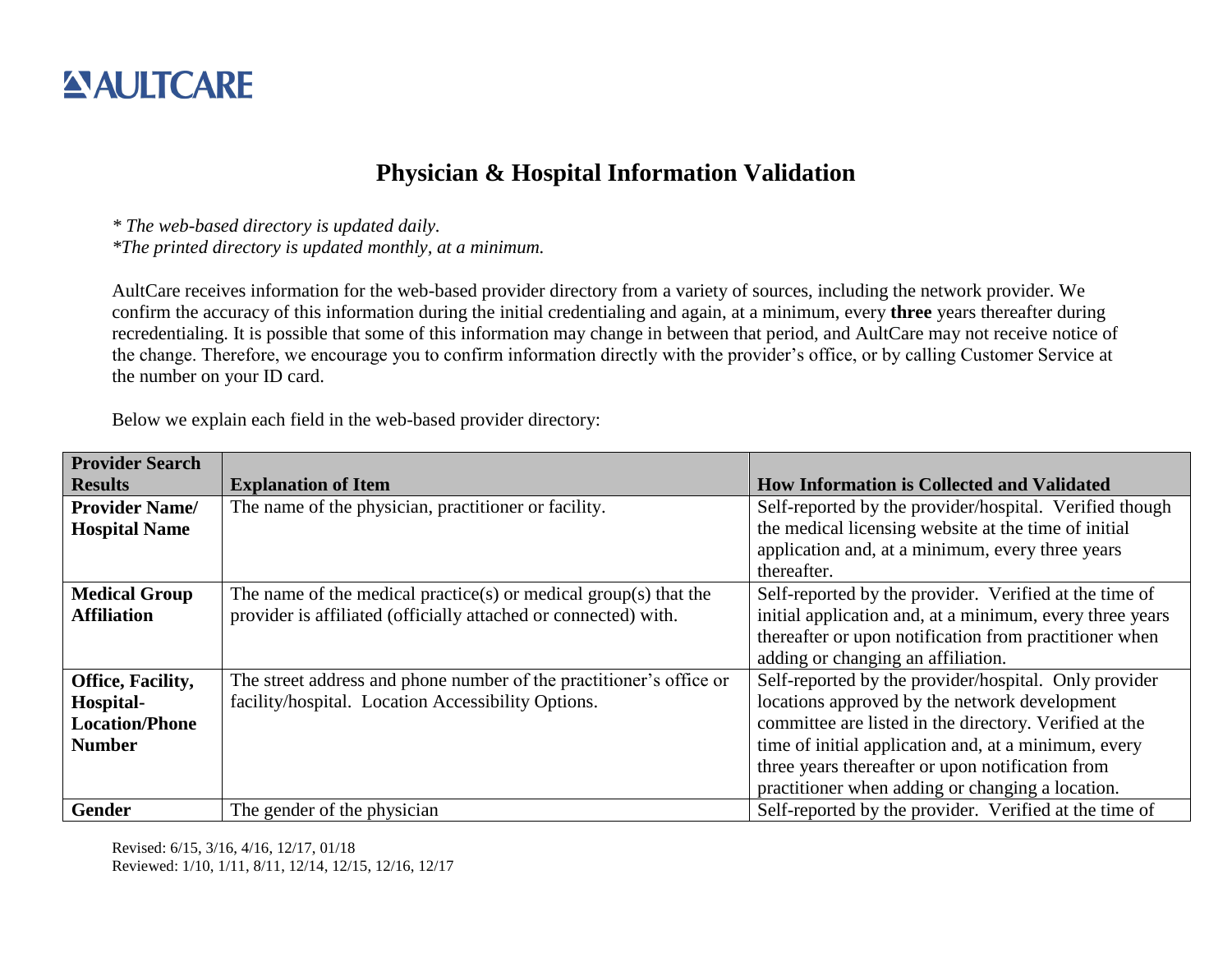| <b>Provider Search</b>                               |                                                                                                                                |                                                                                                                                                                                                                                                                                                                                                                       |
|------------------------------------------------------|--------------------------------------------------------------------------------------------------------------------------------|-----------------------------------------------------------------------------------------------------------------------------------------------------------------------------------------------------------------------------------------------------------------------------------------------------------------------------------------------------------------------|
| <b>Results</b>                                       | <b>Explanation of Item</b>                                                                                                     | <b>How Information is Collected and Validated</b>                                                                                                                                                                                                                                                                                                                     |
|                                                      |                                                                                                                                | initial application and, at a minimum, every three years<br>thereafter.                                                                                                                                                                                                                                                                                               |
| Hospital<br><b>Affiliation</b>                       | List of network hospitals where the physician is allowed to admit<br>(send) and take care of patients ("has privileges").      | Self-reported by the provider. Verified through those<br>facilities medical staff offices at the time of initial<br>application and, at a minimum, every three years<br>thereafter.                                                                                                                                                                                   |
| <b>Specialty</b>                                     | Field of medicine or area of expertise of the provider                                                                         | Self-reported by the provider. Verified through factors<br>which include, board certification, graduation from an<br>accredited professional school; advanced professional<br>training post-licensure (ie. Residency, fellowship); and<br>professional experience. Verified at the time of initial<br>application and, at a minimum, every three years<br>thereafter. |
| <b>Languages</b><br>Spoken by the<br><b>Provider</b> | Identifies the languages (other than English) the provider has the<br>capability of communicating in when caring for patients. | Self-reported by the provider. Verified at the time of<br>initial application and, at a minimum, every three years<br>thereafter.                                                                                                                                                                                                                                     |